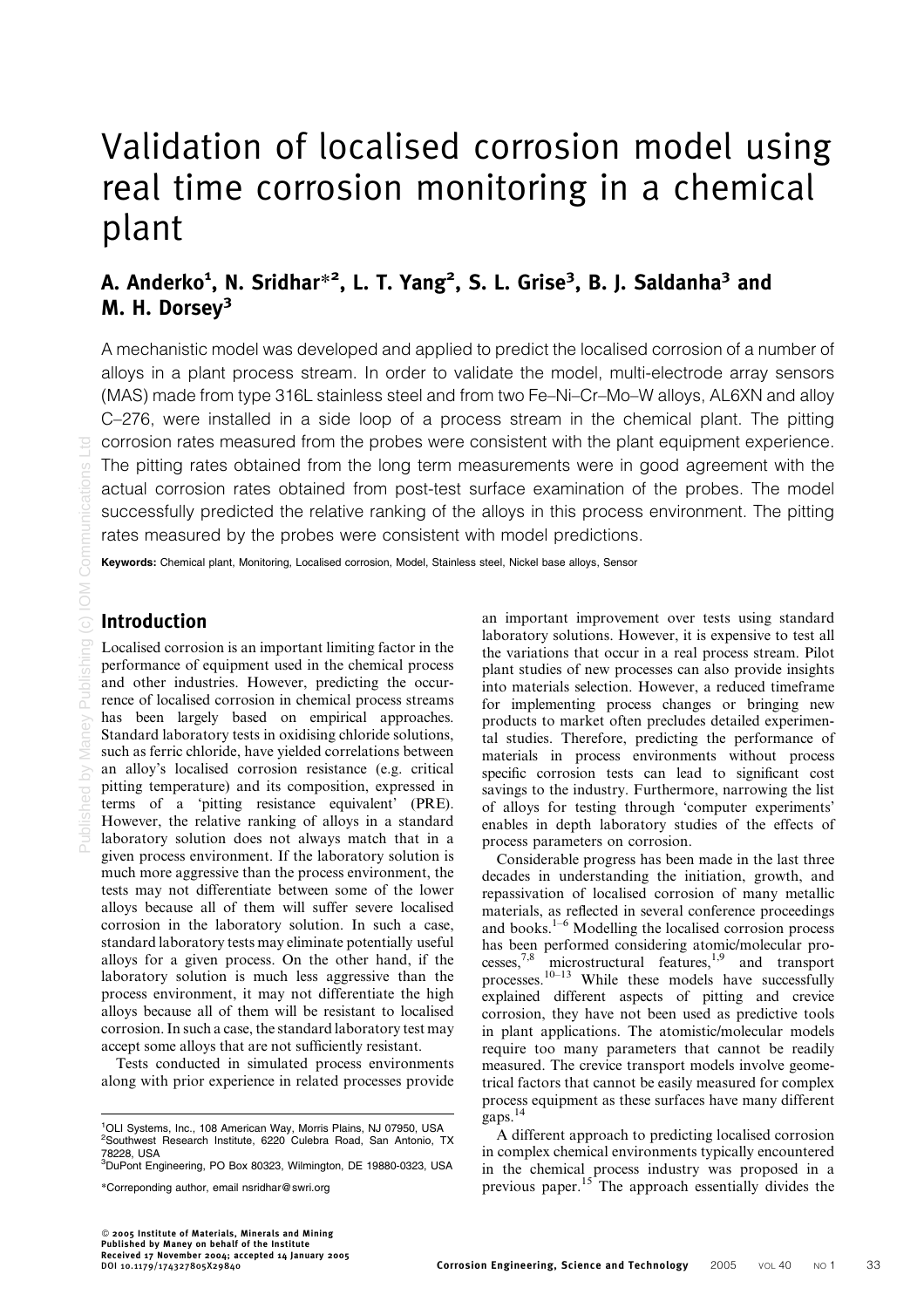

Schematic illustration of comparison of repassivation and corrosion potentials  $E_{\text{ro}}$  and  $E_{\text{corr}}$  for different environmental parameters. Shaded areas denote localised corrosion

task of predicting localised corrosion into two independent parts: predicting the repassivation potential for localised corrosion and the corrosion potential. The repassivation potential  $E_{\text{rp}}$  is a measure of the tendency of an alloy to suffer localised corrosion in an environment. The underlying justification for the use of  $E_{\text{rn}}$  is the fact that for engineering applications, only the fate of stable pits or crevice corrosion is important. Pits that nucleate, but do not grow beyond an embryonic stage (metastable pits) do not adversely affect the performance of engineering structures. It has been shown in previous publications<sup>15–17</sup> that (i) the  $E_{\text{rp}}$  is the potential below which stable pitting or crevice corrosion does not occur and (ii) it is relatively insensitive to prior pit depth and surface finish. The predicted repassivation potential is then compared to the corrosion potential  $E_{\text{corr}}$  in the same environment to determine the alloy's susceptibility to localised corrosion. The separation of the problem into two parts involving  $E_{\text{rp}}$  and  $E_{\text{corr}}$  is valid because  $E_{\text{corr}}$  is not affected by localised corrosion at the early stages where the area of the actively corroding pit is insignificant compared to the overall area.

The concept is illustrated schematically in Fig. 1. For a given alloy, the repassivation potential  $E_{\text{rp}}$ , also called the protection potential, decreases with an increase in chloride concentration. In the general case, three or more regions in the  $E_{\text{rp}}$  may be observed,<sup>15,17</sup> but in some cases only a semilogarithmic decrease may be observed. The corrosion potential is not a strong function of chloride concentration, unless significant localised corrosion occurs, because in the absence of localised corrosion the passive current density is not strongly dependent on chloride concentration.<sup>2</sup> The critical chloride condition for localised corrosion to occur is when  $E_{\text{rp}}$  is lower than  $E_{\text{corr}}$  (Fig. 1*a*). Similarly, for a given chloride concentration a critical temperature (Fig. 1b) and a critical inhibitor concentration exist (Fig. 1c). In many processes, incidental contamination of the process fluid by redox species may increase the  $E<sub>corr</sub>$  such that localised corrosion may occur beyond a critical concentration of redox species. The actual condition in a system may be a combination of the idealised cases shown in Fig.  $1a-d$ . In a previous paper,15 a model was developed to calculate the repassivation potential of alloys in environments containing aggressive, non-aggressive and inhibitive ions. This model has been validated for a number of alloys from the Fe–Ni–Cr–Mo–W family.

The application of this approach to a plant process stream is discussed in this paper. Multi-electrode array sensors (MAS) were installed in the side loop of the plant process to determine the localised corrosion susceptibility of various alloys. Along with the MAS probes, external pressure balanced, Ag/AgCl reference electrodes were installed to track  $E_{\text{corr}}$  of both the MAS electrodes and the process piping material. The present paper compares the model predictions to sensor measurements.

## Computational model

## Repassivation potential calculations

The repassivation potential model<sup>15</sup> considers the electrochemistry of a metal M that undergoes dissolution underneath a layer of concentrated metal halide solution MX. The concentrated solution may or may not be saturated with respect to a hydrous solid metal halide. The thickness of the hydrous halide layer is assumed to be much smaller than the size of the pit so that the system may be regarded as one dimensional. In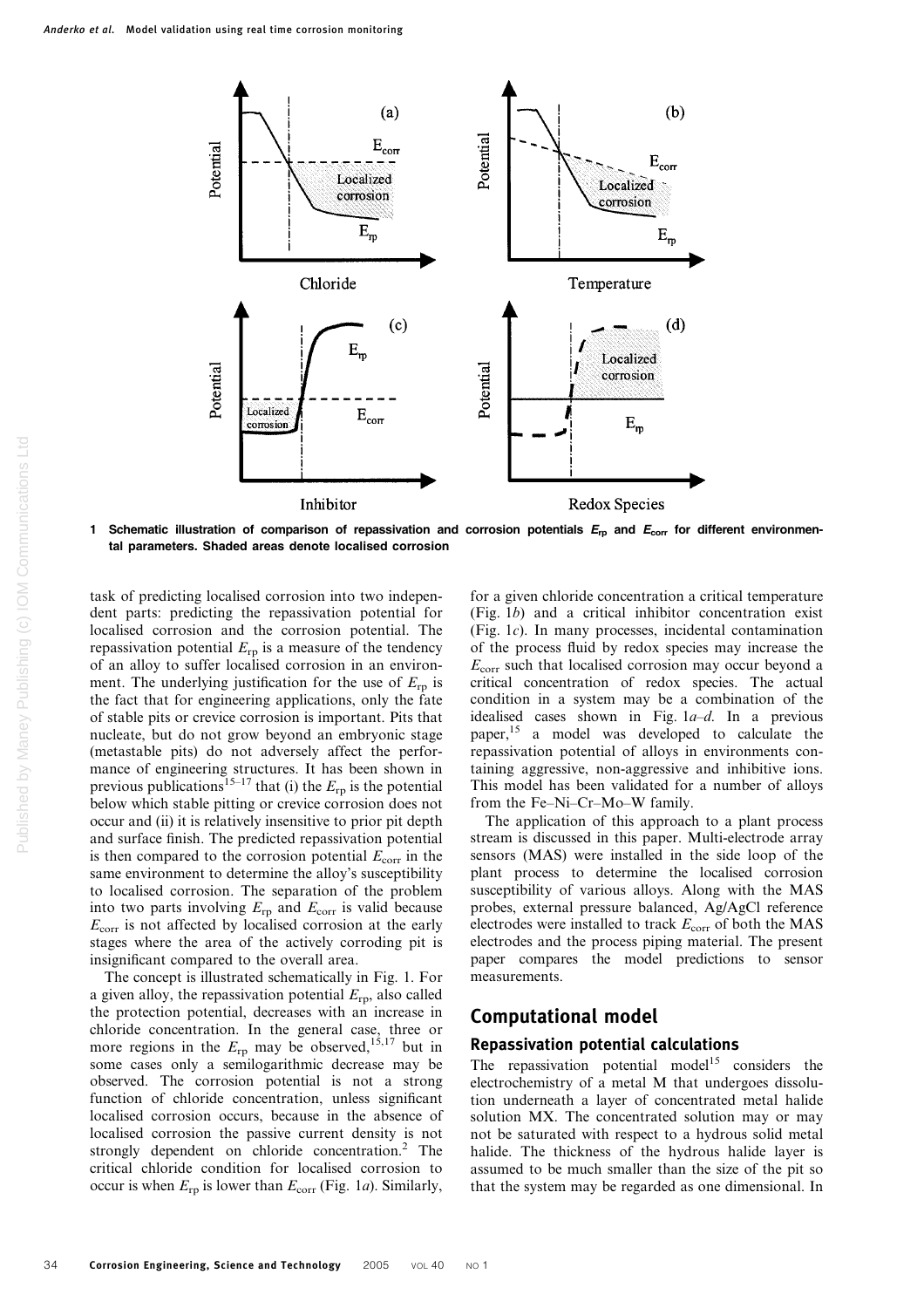the process of repassivation, a thin layer of oxide forms at the interface between the metal and the hydrous metal halide. The model assumes that, at a given instant, the oxide layer covers a certain fraction of the metal surface. This fraction increases as repassivation is approached. Further, the model includes the effects of multiple aggressive and non-aggressive or inhibitive species, which are taken into account through a competitive adsorption scheme. The aggressive species form metal complexes, which dissolve in the active state. On the other hand, the inhibitive species and water contribute to the formation of oxides, which induce passivity. In general, the equations that describe these processes are complex and can be solved only numerically. However, a closed-form equation has been found in the limit of repassivation, i.e. when the current density reaches a predetermined low value  $i_{\text{rp}}$  (typically  $i_{\text{rp}}=10^{-2} \text{ A m}^{-2}$ ) and the fluxes of metal ion become small and comparable to those for passive dissolution. This closed form expression, which can be solved to calculate the repassivation potential, is given by  $1+\sum$  $\left\langle i_{\text{rp}}\right\rangle _{1}$  $i_{\rm p}$  $-1$  $\left[\left(\frac{i_{\rm rp}}{i_{\rm p}}-1\right)\frac{l_{\rm i}''}{i_{\rm rp}}\right]\theta$ nj  $j^{\mu_j}$  exp  $\left(\frac{\xi_i F E_{\text{rp}}}{RT}\right)$ 

$$
1 + \sum_{i} \left[ \left( \frac{l_{\rm rp}}{i_{\rm p}} - 1 \right) \frac{l_{\rm i}}{i_{\rm rp}} \right] \theta_{\rm j}^{\rm n_{\rm j}} \exp\left( \frac{\zeta_{\rm i} F E_{\rm rp}}{RT} \right)
$$
  
= 
$$
\sum_{\rm j} \frac{k_{\rm j}^{\prime \prime}}{i_{\rm rp}} \theta_{\rm j}^{\rm n_{\rm j}} \exp\left( \frac{\alpha_{\rm j} F E_{\rm rp}}{RT} \right)
$$
 (1)

where  $E_{\text{rp}}$  is the repassivation potential,  $i_{\text{p}}$  is the passive current density,  $\overrightarrow{T}$  is the temperature,  $\overrightarrow{R}$  is the gas constant, and  $F$  is the Faraday constant. In equation (1)  $k_j^{\prime}$  is the rate constant for the reaction mediated by the adsorption of aggressive species  $j$ ;  $l_i$  is the rate constant for the reaction mediated by the adsorption of an inhibitive species  $i$ ;  $nj$  is the reaction order with respect to species j; and  $\alpha_i$  and  $\xi_i$  are the transfer coefficients of the aggressive and inhibitive species, respectively. The partial coverage fraction  $\theta$  of a species j is related to the activity of this species in the bulk solution by

$$
\theta_{\mathbf{j}} = \frac{r_{\mathbf{j}} a_{\mathbf{j}}}{1 + \sum_{\mathbf{k}} r_{\mathbf{k}} a_{\mathbf{k}}} \tag{2}
$$

Equation (1) contains the following parameters:

(i) Scaled rate constant for aggressive ions, which can be expressed using a scaled Gibbs energy of activation  $\Delta g_{\text{A},j}^{\neq}$ :

$$
k_{\rm j} = \frac{k_{\rm j}}{i_{\rm rp}} = \exp\left(-\frac{\Delta g_{\rm A,j}^{\neq}}{RT}\right) \tag{3}
$$

(ii) Scaled rate constant for inhibitive species, which is also expressed using a scaled Gibbs energy of activation  $\Delta g_{\text{I},i}^{\neq}$ :

$$
\left(\frac{i_{\rm rp}}{i_{\rm p}} - 1\right) \frac{l_{\rm i}''}{c} = \exp\left(-\frac{\Delta g_{\rm I,i}^{\neq}}{RT}\right) \tag{4}
$$

- (iii) Reaction order with respect to aggressive ions  $ni$ , which is used in equation (1) in conjunction with the coverage fraction  $\theta$ .
- (iv) Electrochemical transfer coefficients for the inhibitive species  $\xi$ *i*.

(v) Scaled Gibbs energy of adsorption  $\Delta G_{\text{ads},i}$ , which defines the adsorption coefficient in equation (2):

$$
r_{\rm j} = \exp\left(-\frac{\Delta G_{\rm ads,j}}{RT}\right) \tag{5}
$$

However, the latter property can be assigned a common default value for most species. This is a simplification that is made in order to reduce the number of independent adjustable parameters in the model. Although it would be possible to determine this quantity from independent measurements, it is more practical to determine a minimum set of adjustable parameters using only repassivation potential data. Although the value of the Gibbs energy of adsorption affects the values of the Gibbs energies of activation for aggressive (equation 3) and inhibitive (equation 4) species, very similar agreement with experimental data can be obtained using Gibbs energies of adsorption that fall within a certain range (from 5 to  $15 \text{ kJ mol}^{-1}$ ) for most species. Therefore, the assumption of a default value of  $\Delta G_{\text{ads},i}$ does not have a detrimental effect on the accuracy of calculations for most species. The differences in the localised corrosion properties of various species are then sufficiently accounted for by the differences in the values of the Gibbs energies of activation  $\Delta g_{A,j}^{\neq}$  and  $\Delta g_{I,i}^{\neq}$ . However, this rule does not apply to very strongly inhibitive species such as nitrates, for which it is necessary to adopt a species specific value of  $\Delta G_{\text{ads,i}}$ .

The scaled Gibbs energies of activation (equations (3) and (4)) for aggressive and inhibitive species may be further related to temperature by

$$
\frac{\Delta g_{A,j}^{\neq}}{T} = \frac{\Delta g_{A,j}^{\neq}(T_{\text{ref}})}{T_{\text{ref}}} + \Delta h_{A,j}^{\neq} \left(\frac{1}{T} - \frac{1}{T_{\text{ref}}}\right)
$$
(6)

and:

$$
\frac{\Delta g_{\mathrm{I},i}^{\neq}}{T} = \frac{\Delta g_{\mathrm{I},i}^{\neq}(T_{\mathrm{ref}})}{T_{\mathrm{ref}}} + \Delta h_{\mathrm{I},i}^{\neq} \left(\frac{1}{T} - \frac{1}{T_{\mathrm{ref}}}\right) \tag{7}
$$

Further, the electrochemical transfer coefficients for aggressive species  $\alpha_i$  are assumed to be equal to one and the reaction orders for the effects of inhibiting species  $nj$ can be assigned a default value of one. These parameters can be assigned default values because the accuracy of representing experimental repassivation potential data is not sensitive to their values, as long as they remain within a  $\pm 50\%$  range. At the same time, the use of default parameters reduces the number of adjustable parameters that have to be determined from experimental data.

The parameters of the model and their physical meaning are summarised in Table 1 for the main species that are of interest in this study. The parameters for  $H_2O$ and Cl- have been regressed to match experimental repassivation potential data in aqueous chloride solutions at various chloride concentrations and temperatures. The parameters for OH- have been obtained using  $E_{\text{rp}}$  data in mixed Cl- + OH- solutions. The procedure for determining the parameters was described in the previous paper for metals in aqueous solutions containing aggressive, non-aggressive and inhibitive species.<sup>15</sup>

As described above, the repassivation potential model has a limiting character, i.e. it accurately represents the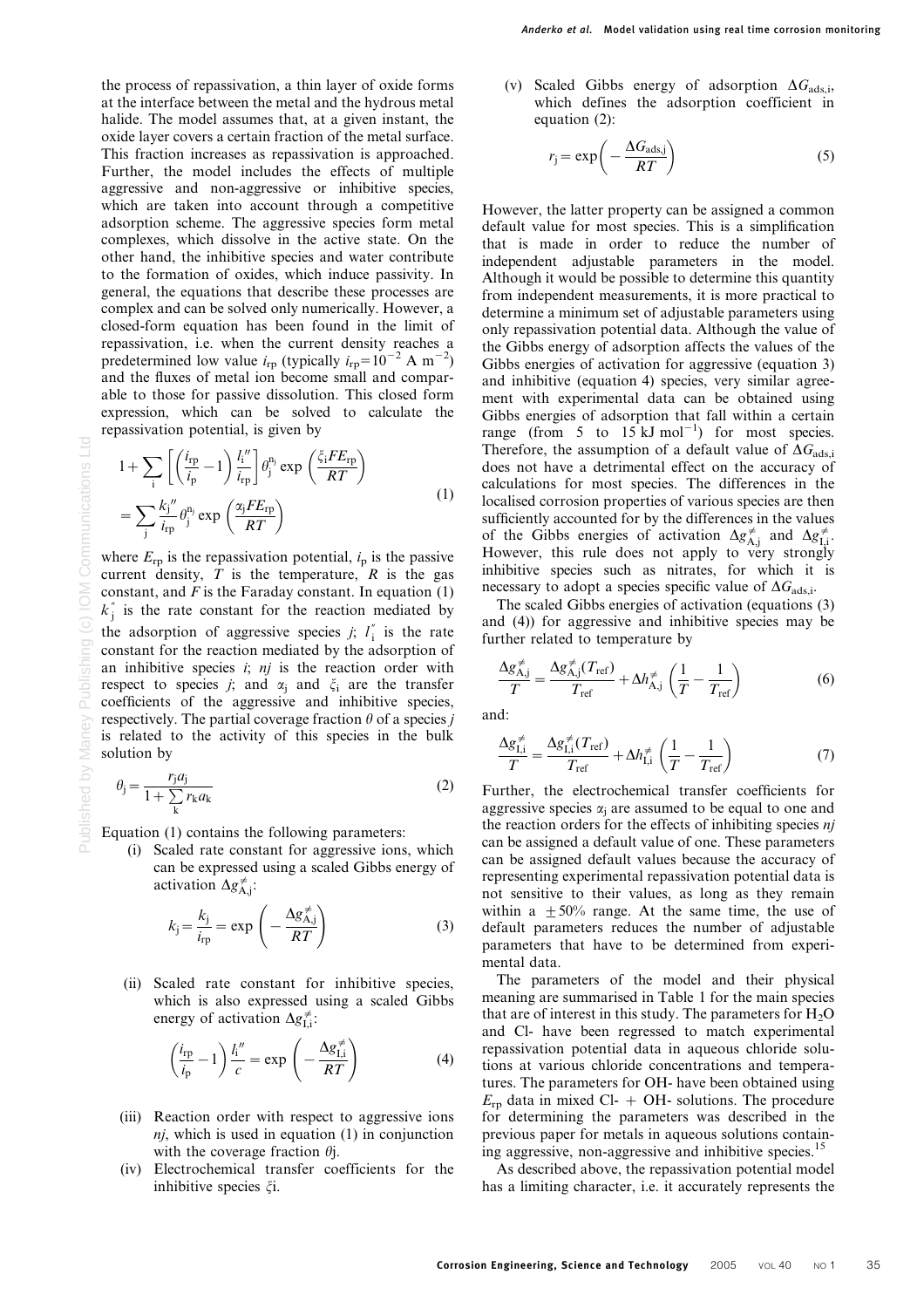|                                                                   |                                                                                                                                      |                                                                                                                                               | Values for selected species            |            |                                         |                    |                                     |
|-------------------------------------------------------------------|--------------------------------------------------------------------------------------------------------------------------------------|-----------------------------------------------------------------------------------------------------------------------------------------------|----------------------------------------|------------|-----------------------------------------|--------------------|-------------------------------------|
| Parameter                                                         | Physical meaning                                                                                                                     | Alloy                                                                                                                                         | 오<br>오                                 | ಕ          | さ                                       | CO <sub>32</sub> - | Units                               |
| $\Delta g \neq_{\mathsf{A},\mathsf{i}} (\mathsf{1}_\mathsf{ref})$ | Gibbs energy of activation for dissolution                                                                                           | 316L                                                                                                                                          | ħ                                      | $-10.92$   | pot                                     | pot                | $kJ$ mol <sup>-1</sup>              |
|                                                                   | reaction mediated by adsorption of                                                                                                   |                                                                                                                                               | applicable                             |            | applicable                              | applicable         |                                     |
| $\Delta h \neq_{\rm A, j}$                                        | aggressive species at reference T (298-15 K)<br>Enthalpy of activation for dissolution reaction                                      | 2022<br>2022 - 2022 - 2022 - 2022<br>2022 - 2022 - 2022 - 2022<br>2022 - 2022 - 2022 - 2022 - 2022<br>2022 - 2022 - 2022 - 2022 - 2022 - 2022 | pot                                    |            | tot                                     | tot                | $kJ$ mol <sup>-1</sup>              |
|                                                                   | mediated by adsorption of aggressive species                                                                                         |                                                                                                                                               | applicable                             |            | applicable                              | applicable         |                                     |
|                                                                   |                                                                                                                                      |                                                                                                                                               |                                        |            |                                         |                    |                                     |
| $n_{\mathsf{A},j}$                                                | Reaction order with respect to                                                                                                       |                                                                                                                                               | pp                                     |            | pot                                     | pot                |                                     |
|                                                                   | aggressive ions                                                                                                                      |                                                                                                                                               | applicable                             |            | applicable                              | applicable         |                                     |
|                                                                   |                                                                                                                                      |                                                                                                                                               |                                        |            |                                         |                    |                                     |
| $\Delta g \neq_{1,\mathsf{i}} (\mathsf{T}_{\mathsf{ref}})$        | Gibbs energy of activation for the formation                                                                                         |                                                                                                                                               |                                        |            | $-7.15$                                 | hot                | $kJ$ mol <sup><math>-1</math></sup> |
|                                                                   | of oxide mediated by the adsorption of                                                                                               |                                                                                                                                               | $19.76$<br>$9.76$<br>$24.76$<br>$24.5$ | applicable | not determined<br>not determined<br>0** | determined         |                                     |
|                                                                   | inhibitive species at reference T                                                                                                    |                                                                                                                                               |                                        |            |                                         |                    |                                     |
| $\Delta h \neq_{\rm{Lj}}$                                         | Enthalpy of activation for the                                                                                                       |                                                                                                                                               |                                        | ă          |                                         | not determined     | $kJ$ mol <sup><math>-1</math></sup> |
|                                                                   | formation of oxide mediated by                                                                                                       |                                                                                                                                               |                                        | applicable | not determined                          |                    |                                     |
|                                                                   | the adsorption of inhibitive species                                                                                                 | AL6XN<br>C-276<br>316L                                                                                                                        |                                        |            | not determined<br>0-99                  |                    |                                     |
| ψ,                                                                | Electrochemical transfer coefficient                                                                                                 |                                                                                                                                               |                                        | tot        |                                         | not determined     |                                     |
|                                                                   | for inhibitive species                                                                                                               | <b>AL6XN</b>                                                                                                                                  | 08073*<br>05775<br>00000               | applicable | not determined                          |                    |                                     |
|                                                                   |                                                                                                                                      | $C - 276$                                                                                                                                     |                                        |            | not determined                          |                    |                                     |
| $\Delta G_{\rm ads, j}$                                           | Gibbs energy of adsorption                                                                                                           | All alloys                                                                                                                                    | $\sum_{k=0}^{n}$                       | $10**$     | $10**$                                  | $10**$             | $kJ$ mol <sup>-1</sup>              |
|                                                                   | * The value 0 indicates that the temperature dependence of the Gibbs ener<br>** Default value, not adjusted using experimental data. | gy of activation is insignificant.                                                                                                            |                                        |            |                                         |                    |                                     |

Table 1 Parameters of repassivation potential model for type 316L stainless steel, alloy AL6XN, and alloy C-276 in contact with the primary species in system studied Table 1 Parameters of repassivation potential model for type 316L stainless steel, alloy AL6XN, and alloy C–276 in contact with the primary species in system studied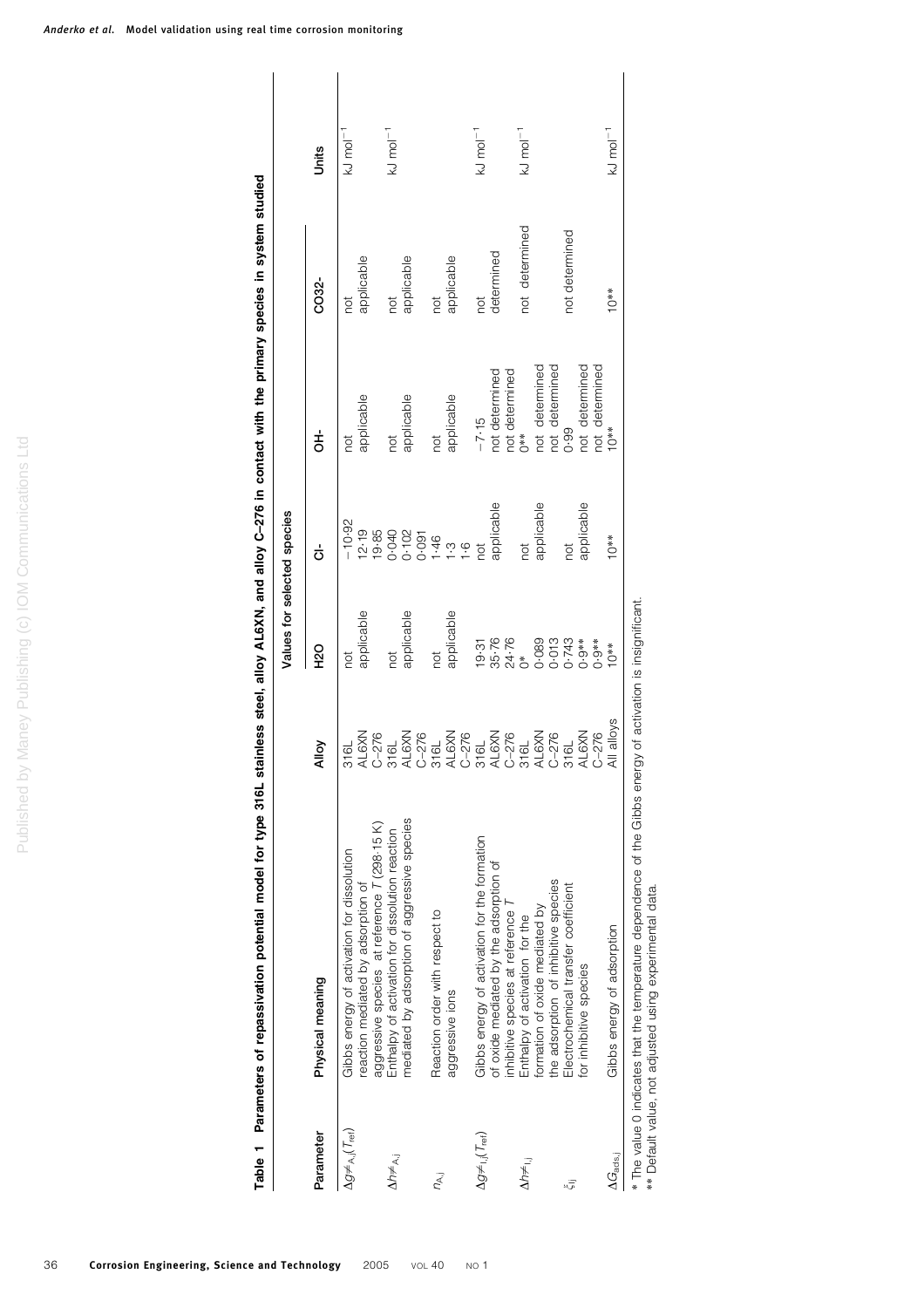state of the system in the repassivation potential limit. In addition to the value of the repassivation potential, the model predicts the correct limiting slope of the current density versus potential relationship as the potential deviates from  $\hat{E}_{\text{rp}}$ .<sup>15</sup> As discussed in a previous paper,<sup>15</sup> the predicted slope is accurate in the limit of repassivation (i.e. for  $E \to E_{\text{rp}}$ ). As the potential increasingly deviates from  $E_{\text{rp}}$ , the predicted current density becomes progressively larger than the experimental values. In such cases, the model provides an upper estimate for the current density for the propagation of individual pits. The current density predicted by the model as a function of potential is given by

$$
i = \frac{\sum_{j} k_{j}^{"} \theta_{j}^{\mathrm{n}_{\mathrm{i}}} \exp\left(\frac{\alpha_{\mathrm{i}} F E}{RT}\right) + \sum_{i} l_{i}^{"} \theta_{i}^{\mathrm{n}_{\mathrm{i}}} \exp\left(\frac{\xi_{i} F E}{RT}\right)}{1 + \frac{1}{i_{\mathrm{p}}} \sum_{i} l_{i}^{"} \theta_{i}^{\mathrm{n}_{\mathrm{i}}} \exp\left(\frac{\xi_{i} F E}{RT}\right)}
$$
(8)

Equation (8) reduces to equation (1) for  $E=E_{\text{rp}}$  and  $i=i<sub>rp</sub>$ . Since equation (8) is a limiting law, its accuracy gradually deteriorates as the potential increasingly deviates from  $E_{\text{rp}}$ . Equation (8) cannot be regarded as a complete model for the propagation rate of an actively growing pit because it does not take into account factors such as the ohmic potential drop, diffusion limitations, etc. However, the current density predicted using equation (8) for  $E>E_{\text{rp}}$  is useful because it provides an estimate of the maximum propagation rate of an isolated pit as a function of potential. Such an upper estimate is particularly convenient because it relies only on parameters that have been calibrated using repassivation potential data.

## Corrosion potentials

The starting point for the corrosion potential $18,19$  model is the computation of speciation in the investigated system. For this purpose, a thermodynamic model is used to predict the concentrations and activities of both ionic and neutral species in multi-component systems that may contain an aqueous phase, any number of solid phases and, if necessary, a vapour and a non-aqueous liquid phase. The activities of individual species are further used in the electrochemical model. After completing speciation calculations, diffusion coefficients of individual species and the viscosity of the solution are computed using separate models.<sup>20,21</sup> The electrochemical model<sup>18,19</sup> takes into account reactions on the surface of the metal and transport processes for the species that participate in the reactions. The model includes passivation phenomena, which may be influenced by pH and the presence of aggressive or inhibitive species in the solution. In this study, it was known that some of these redox species arising from catalysts and other process components could contribute significantly to the corrosion potential. However, since their concentrations were

not known, reliance was placed on the measured corrosion potentials.

## Laboratory and plant studies

Laboratory measurements of  $E_{\text{rp}}$  and  $E_{\text{corr}}$  were conducted in both laboratory solutions and fluids obtained from the plant process stream. The procedures for measurements of these potentials are given in the previous paper.15 Concurrently with laboratory studies, real time monitoring tests were conducted in a plant process stream using coupled multi-electrode array sensors to validate the model.<sup>22</sup> The monitored process stream consisted of a nearly saturated chloride brine. Minor impurities included iron (Fe), copper (Cu), nickel (Ni) and magnesium (Mg). None of the impurities exceeded a concentration of 10 mg  $L^{-1}$ . Nominal operating conditions involved a temperature of  $100^{\circ}$ C, pH ranging from 8 to 10, and a superficial liquid velocity of 0.61 m  $s^{-1}$  through the loop. Detailed results of the plant study have been presented elsewhere.<sup>22</sup>

#### Coupled multi-electrode array sensors

The principle of the coupled multi-electrode array sensor (MAS) has been described elsewhere.<sup>23,24</sup> In a MAS, multiple miniature electrodes are the active sensing element of the sensor. These miniature electrodes are made of metals identical to the material of construction of the process, and whose corrosion rate is of monitoring interest, and are coupled to a common joint through independent resistors. Thus, each electrode simulates or represents part of a corroding metal if the sensor is in a corrosive environment. In a localised corrosion environment, anodic currents flow into the more corroding electrode and cathodic currents flow out of the less or non-corroding electrodes. Such currents are measured from the voltages across the resistors and are used as the signals for localised corrosion.

Three MAS probes were used, each consisting of eight identical solution annealed wires of stainless steel 316L (UNS S31603), AL6XN (UNS N08367) and alloy C–276 (UNS N10276). The compositions of these alloys are shown in Table 2. The probes were designed<sup>22</sup> for applications at pressures as high as 10?88 MPa and temperatures as high as  $230^{\circ}$ C. The tubing material for all the probes was alloy C–276. The sensing electrodes were flush mounted in polytetrafluoroethylene (PTFE). The surface area of each electrode in the sensors was  $0.00567$  cm<sup>2</sup>. Prior to the test, the sensing surfaces of the probes were polished with 600 grit paper and cleaned with acetone. A side loop was constructed out of alloy C–22 (UNS N06022) into which the MAS probes, linear polarisation resistance (LPR) probes, and a high temperature reference electrode were installed.<sup>22</sup> The reference electrode was an external pressure balanced  $Ag/AgCl$  electrode.<sup>25</sup> The LPR probes were for a different test and their results are not reported in this

Table 2 Chemical compositions (wt-%) of the alloys used in the sensors

| Alloys                      | UNS $#$                    | Fe                    | Ni                   | Cr                      | Mo                   | Cu                   | w            |                        | Others                                      |
|-----------------------------|----------------------------|-----------------------|----------------------|-------------------------|----------------------|----------------------|--------------|------------------------|---------------------------------------------|
| 316L SS<br>AL6XN<br>$C-276$ | S31603<br>N08367<br>N10276 | Bal.<br>48.22<br>5.51 | 12<br>23.92<br>58.75 | 17.58<br>20.43<br>15.64 | 2·1<br>6.19<br>15.54 | 0.31<br>0.16<br>0.19 | 0.03<br>3.74 | 0.028<br>0.02<br>0.002 | $1.4$ Mn<br>0.2 N<br>$0.41$ Mn<br>$0.17$ Co |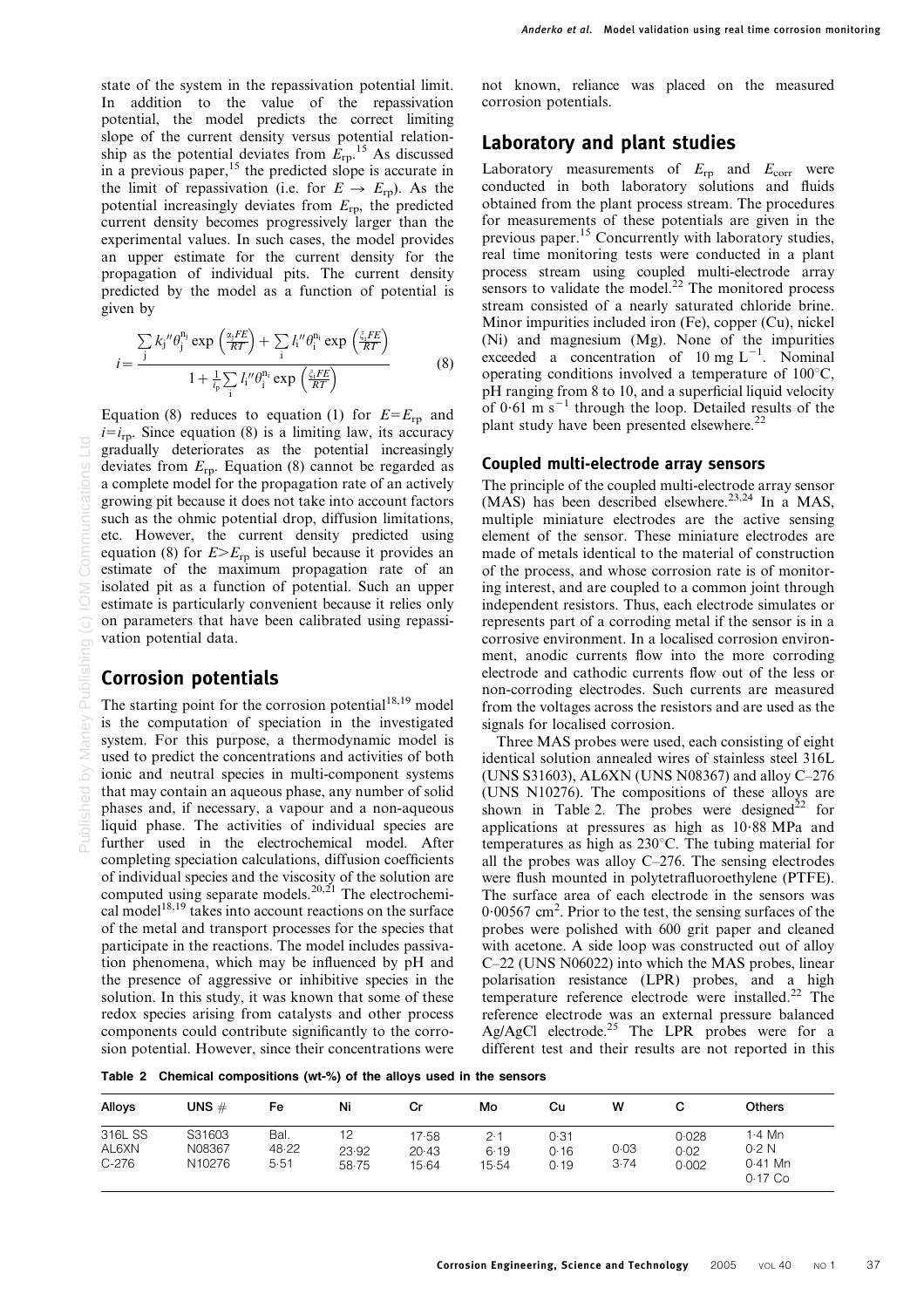

2 Calculated and experimental repassivation potentials for type 316L stainless steel and alloys AL6XN and C-276 at  $95^{\circ}$ C

paper. Data for the MAS probes and electrochemical potentials were collected via a fibreoptic cable in the plant digital control system and downloaded remotely.

## Validation of the model

#### Laboratory solutions

In a previous paper, $15$  the model has been shown to reproduce the results of experimental measurements of  $E_{\rm rp}$  for selected alloys in contact with various combinations of aggressive, non-aggressive and inhibitive ions. Here, we apply the model to the three metals that were the subject of the plant tests (i.e. type 316L stainless steel, alloy AL6XN and alloy C–276) in well defined solutions containing the ions that are majority components in the process stream.

The primary corrosive component in the process brine is the chloride ion. Therefore, the model has been calibrated against experimental data in pure chloride solutions at temperatures ranging from  $23^{\circ}$ C to  $150^{\circ}$ C. The model parameters are summarised in Table 1. Figures 2 and 3 show the calculated and experimental repassivation potentials as functions of chloride activity at  $95^{\circ}$ C and  $60^{\circ}$ C, respectively. The temperature of the process stream is fairly close to  $95^{\circ}$ C whereas the 60 $^{\circ}$ C isotherm illustrates the temperature dependence of the repassivation potential. The model reproduces the experimental data essentially within experimental uncertainty. In particular, the transition between the high slope and low slope portions of the  $E_{\text{rp}}(a_{\text{Cl}})$  curve is accurately computed.

In addition to chlorides, carbonates and hydroxides are also significant components of the stream. In contrast to chlorides, carbonates and hydroxides do not induce localised corrosion and act as weak inhibitors. Figure 4 shows the dependence of  $E_{\text{rp}}$  on the activity of hydroxide ions for two concentrations of chloride ions (i.e.  $0.5$  and 4M). Up to a certain concentration of hydroxides, the  $E_{\text{rp}}$  curve is flat and shows a minimal dependence on alkalinity. Then, it increases rapidly at a critical hydroxide activity, which depends on the activity of chlorides. This transition corresponds to the inhibition of localised corrosion by hydroxides. Since hydroxides are only weak corrosion inhibitors, the activity of OH- that is necessary to increase the repassivation potential is relatively high.



3 Calculated and experimental repassivation potentials for type 316L stainless steel and alloys AL6XN and  $C-276$  at  $60^{\circ}$ C

For example, concentrations of hydroxide ions of the order of several M are required to inhibit a system containing 4M Cl-. The same behaviour is shown by carbonate ions.

The investigated process stream is dominated by chloride ions and is relatively weakly alkaline. Therefore, the repassivation potential is expected to lie on the flat portion of the curve that depicts the dependence of  $E_{\rm rp}$  on hydroxide or carbonate activity.

#### Model validation using laboratory tests of process fluids

Having calibrated the model using laboratory data for well defined simple systems, the next step was to apply it to complex plant streams. For this purpose, the composition of the plant fluid was determined on the basis of a laboratory analysis. The process stream is dominated by chlorides, with some carbonates, sulphates and numerous impurities. It should be noted that impurities are not likely to affect the repassivation potential unless they act as very strong corrosion inhibitors. For the purpose of simulation, it has been assumed that the stream contains 5.644M NaCl, 0.1336M Na<sub>2</sub>CO<sub>3</sub>, 0.0048M Na<sub>2</sub>SO<sub>4</sub>, 0.0019M  $Na<sub>2</sub>SO<sub>3</sub>$ , and 0.0386M HCl. HCl was used in the simulation to match the observed pH value of the stream. Calculations to match the pH value were



4 Combined effect of chloride and hydroxide ions on repassivation potential of type 316L stainless steel at 23 $^{\circ}$ C. The experimental points above 0.6 V (SHE) correspond to transpassive dissolution and reflect the absence of localised corrosion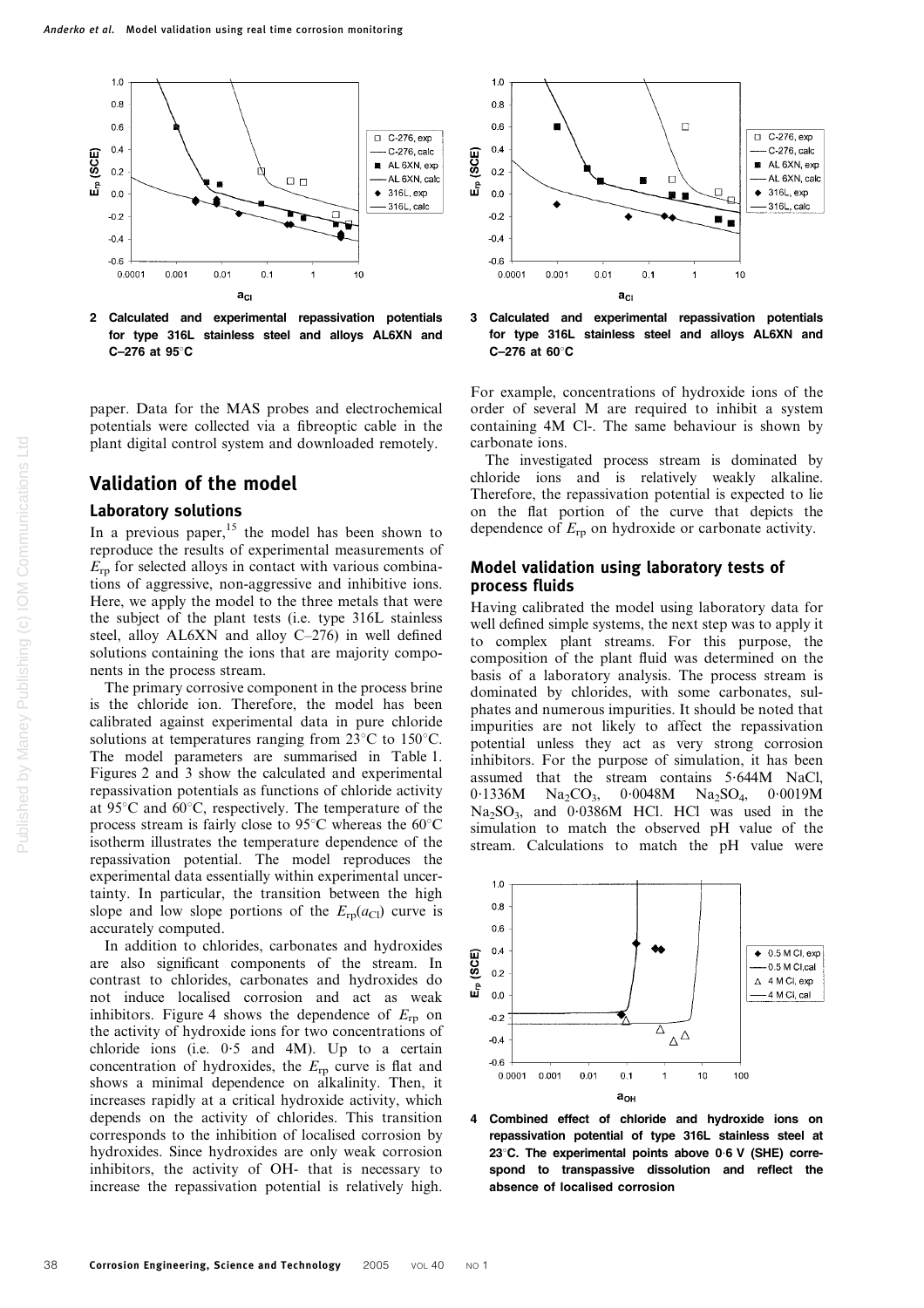

5 Comparison of experimental corrosion potential data with predicted repassivation potentials for short term plant corrosion tests. The calculated repassivation potentials are depicted by rectangles. The height of the rectangles reflects the uncertainty of temperatures, which are assumed to vary from  $95^{\circ}$ C to 105 $^{\circ}$ C.

performed using the OLI thermodynamic model. $^{25}$  The temperature of the stream is close to boiling and the system is close to saturation.

In the first step, the repassivation potentials were calculated for the three alloys that were investigated in the process fluid. Since the exact temperature was unknown, the calculations were performed at 95 and  $105^{\circ}$ C. The results are shown in Table 3. The agreement for alloys C–276 and AL6XN is excellent as the deviations are smaller than experimental uncertainty (typically  $\pm 100$  mV). The agreement for type 316L stainless steel is not as good as for the other alloys, but is still reasonable. It should be noted that the process fluid data were not used to calibrate any model parameters. Thus, this test provided a very stringent test of the model and proved its accuracy.

#### Model validation using in process monitoring

In this step, the calculated repassivation potentials in plant process fluid were compared with the experimentally observed corrosion potentials for the three alloys. The experimental measurements of the corrosion potentials were made in the side stream of the process fluid using an Ag/AgCl reference electrode and then converted to the SHE scale. The results are shown in Figure 5 for short term measurements ( $\sim$ 3 days) and in Fig. 6 for long term measurements ( $\sim$  6 weeks).

It should be noted that only the corrosion potentials for alloys C–276 and AL6XN in Figs 5 and 6 can be regarded as corrosion potentials established on a passive surface. They are essentially the same, which is to be expected for alloys from this family. Such corrosion potentials are obtained when the extent of localised corrosion is relatively small. The initiation of localised corrosion is controlled by these potentials. On the other hand, the measured corrosion potentials for type 316L stainless steel are affected by the progress of localised corrosion and are closer to the pitting potential than to the corrosion potential. They constitute effective corrosion potentials that are affected by electrochemical processes on both the passive surface and within the actively growing pits. The experimentally observed corrosion potentials fluctuate in fairly wide ranges because of varying concentrations of impurities, some of which are active redox species. Also, the substantial variations in the long term tests are partially related to scaling phenomena on the electrodes.

The difference between the corrosion and repassivation potentials is a measure of the tendency for localised corrosion. Accordingly, type 316L stainless steel is predicted to undergo rapid localised corrosion because the corrosion potential is much higher than the repassivation potential. A smaller, but significant tendency is predicted for AL6XN, which has an intermediate repassivation potential. In the case of alloy C–276, either no tendency or a small tendency for localised corrosion is observed depending on the value of the corrosion potential. In the plant tests,  $2^2$  rapid localised corrosion was observed for type 316L stainless steel and significantly lower corrosion was measured for AL6XN (Fig. 7). For alloy C–276, essentially no localised corrosion was observed (Fig. 7). Thus, it can be concluded that model predictions based on the repassivation potential are in good agreement with plant



6 Comparison of experimental corrosion potential data with predicted repassivation potentials for long term plant corrosion tests. Calculated repassivation potentials are depicted by rectangles. The height of the rectangles reflects the uncertainty of temperatures, which are assumed to vary from  $95^{\circ}$ C to 105°C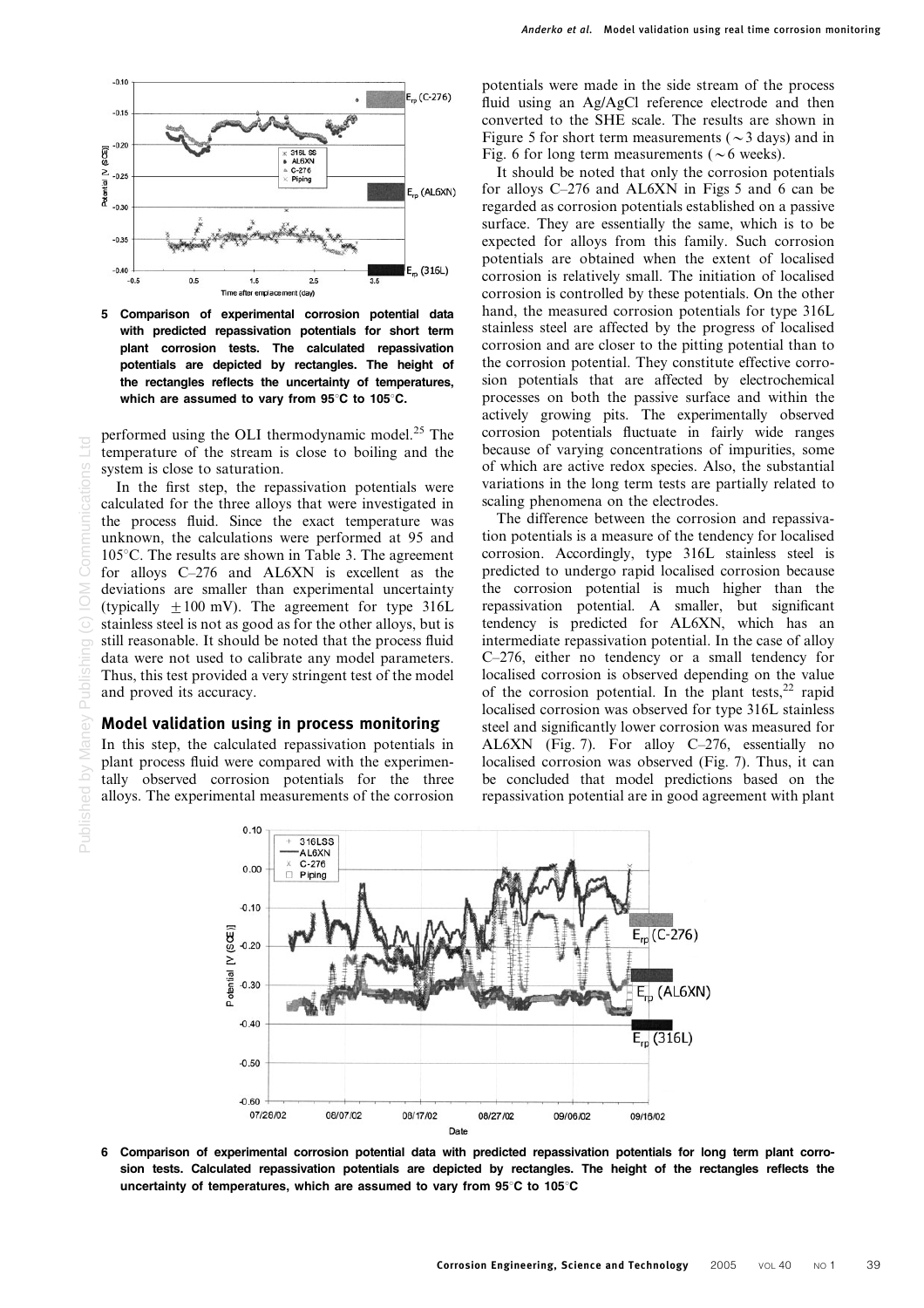

7 Sensing surfaces of three alloy probes after 45 day service in the side loop of hot brine stream

observations. The data from field test racks of these materials and the performance of process components made of these materials are also consistent with the long-term trend in the corrosion potentials.<sup>27</sup> These racks consisted of crevice coupons exposed to the plant process stream over different time periods. Type 316L stainless steel showed deep crevice corrosion and some evidence of stress corrosion cracking. AL6XN showed moderate crevice corrosion. alloy C–276 showed slight crevice corrosion in one of the coupons.

Finally, it must be noted that in both Figs 5 and 6, the plant piping material, made of alloy,<sup>22</sup> showed a much lower corrosion potential than the C–276 and AL6XN electrodes. This may be because of galvanic effects between the alloy<sup>22</sup> piping and other process components made of stainless steel and other more active materials. The electrodes were isolated from the piping material and therefore would not be influenced by other

Table 3 Comparison between model predictions and laboratory measurements of plant solutions

| Alloy               |          |                 | <b>Laboratory Measured</b><br>Model $E_{rp}$ , V vs. SCE $E_{rp} \otimes 95^\circ C$ V vs. SCE |  |  |  |
|---------------------|----------|-----------------|------------------------------------------------------------------------------------------------|--|--|--|
|                     | 95°C     | $105^{\circ}$ C |                                                                                                |  |  |  |
| Alloy C-276         | $-0.114$ | $-0.139$        | $-0.138$                                                                                       |  |  |  |
| Alloy AL6XN         | $-0.257$ | $-0.289$        | $-0.293$                                                                                       |  |  |  |
| Type 316L SS -0.391 |          | $-0.409$        | $-0.544$                                                                                       |  |  |  |

process components. The performance of the piping material was not monitored during this project.

In the final step of the analysis, equation (8) has been used to estimate the maximum propagation rate of individual pits. The propagation rate calculated from equation (8) is shown in Fig. 8 for the three alloys as a function of the potential at two temperatures ( $95^{\circ}$ C and  $105^{\circ}$ C). As discussed in a previous paper,<sup>15</sup> the predicted current density versus potential relationships for the propagation of individual pits show a dual slope, which is generally in agreement with experimental data.<sup>15</sup> The



8 Predicted maximum rates of propagation of individual pits as a function of potential at  $T=95^{\circ}$ C ( $\cdots$ ) and  $T=105^{\circ}$ C (-----) at the conditions of plant tests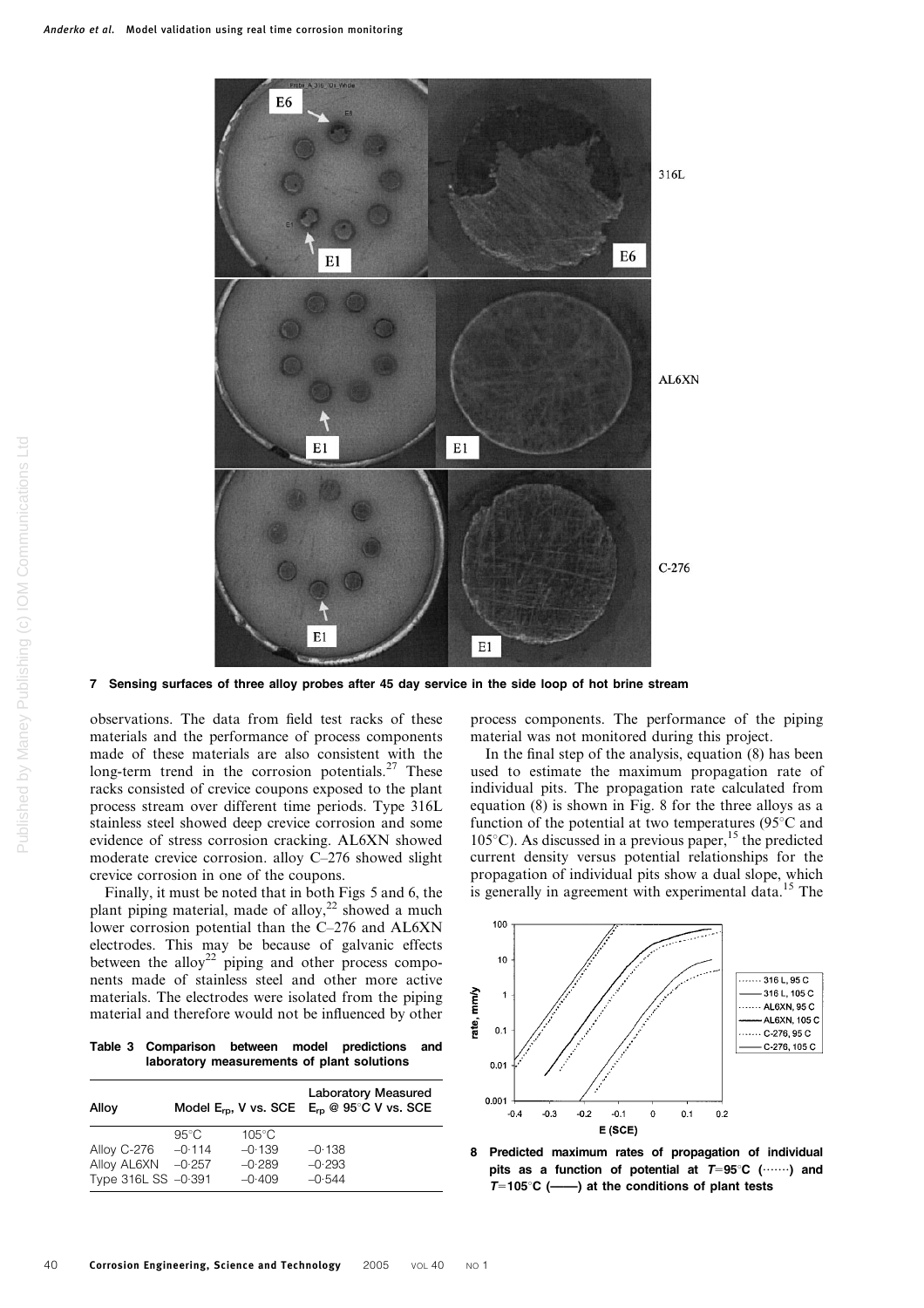

Comparison of experimental apparent pitting rates with calculated maximum rates of pit propagation for corrosion potentials obtained from short-term experiments (cf. Fig. 5). The vertical bars show the range of predicted pitting rates when the corrosion potential varies from  $-0.20$  V to  $-0.14$  V (vs SCE) and the temperature varies from 95°C to  $105^\circ C$ 

predicted maximum propagation rates can be compared with the observed apparent pitting rates. For this purpose, ranges of propagation rates have been computed for corrosion potentials varying from  $-0.20$ to  $-0.14$  V vs SCE and temperatures varying from 95 to 105 $^{\circ}$ C. The corrosion potential variation from  $-0.20$ to  $-0.14$  V corresponds to the range observed in short term experiments (cf. Fig. 5). It was necessary to make calculations for a certain range of potentials because the predicted propagation rate depends on the potential to a substantial extent. The potential dependence of the propagation rate is illustrated in Fig. 8. Since the model deviates from experimental data at potentials substantially above the repassivation potential, it is expected that the higher propagation rates (above approximately  $0.5$  mm y<sup>-1</sup>) are upper estimates rather than accurate predictions.

The predicted propagation rate ranges are compared in Fig. 9 with the apparent pitting rates observed in short-term measurements. The propagation rates were calculated using the nominal area of the electrode. The current density between each electrode and a common junction was measured.<sup>24</sup> The currents differed between electrodes as would be expected for localised corrosion process. The maximum anodic current was used to calculate the propagation rate. In the case of type 316L stainless steel, the effective area of corrosion was smaller than the nominal area. The effective area was used to calculate the corrosion rate. Post-exposure measurement of pit depth through an optical microscope agreed with the electrochemically measured rate. In the case of type 316L stainless steel and alloy AL6XN, the experimentally observed apparent pitting rates are substantial and their values are close to the lower end of the predicted range. Since the model predicts the maximum

propagation rates of individual pits, this result demonstrates a very good agreement of the model with the experiment. In the case of alloy C–276, the propagation rates are substantially lower and close to the current at which the repassivation potential is measured  $(i_{\text{rp}}=$  $10^{-2}$  A m<sup>-2</sup>). In this case, the predicted rates should also be close to  $i_{\rm rp}$  because the corrosion potential is close to the repassivation potential. This is indeed the case and the predicted range of propagation rates brackets the experimental values. These results provide a stringent test of the proposed methodology and show that the model can be used not only to predict the tendency for localised corrosion, but also to estimate the maximum propagation rate of individual pits.

### Conclusions

A localised corrosion model based on repassivation and corrosion potentials has been applied to three Fe–Ni– Cr–Mo–W alloys in a chemical process environment. The three alloys were type 316L stainless steel, alloy AL6XN, and alloy C–276, representing a spectrum of localised corrosion resistance. The process environment consisted of a mixture of chloride, carbonate and hydroxide species along with minor concentrations of oxidising agents arising from the interaction of catalysts and other materials. The model predictions were tested against laboratory data in the process solution as well as data from real time monitoring using multi-electrode array sensor probes installed in the process stream.

1. The predicted repassivation potentials of the alloys in simple chloride solutions agreed reasonably well with measured values for the three alloys.

2. The predicted repassivation potentials for the plant environment agreed well with the repassivation